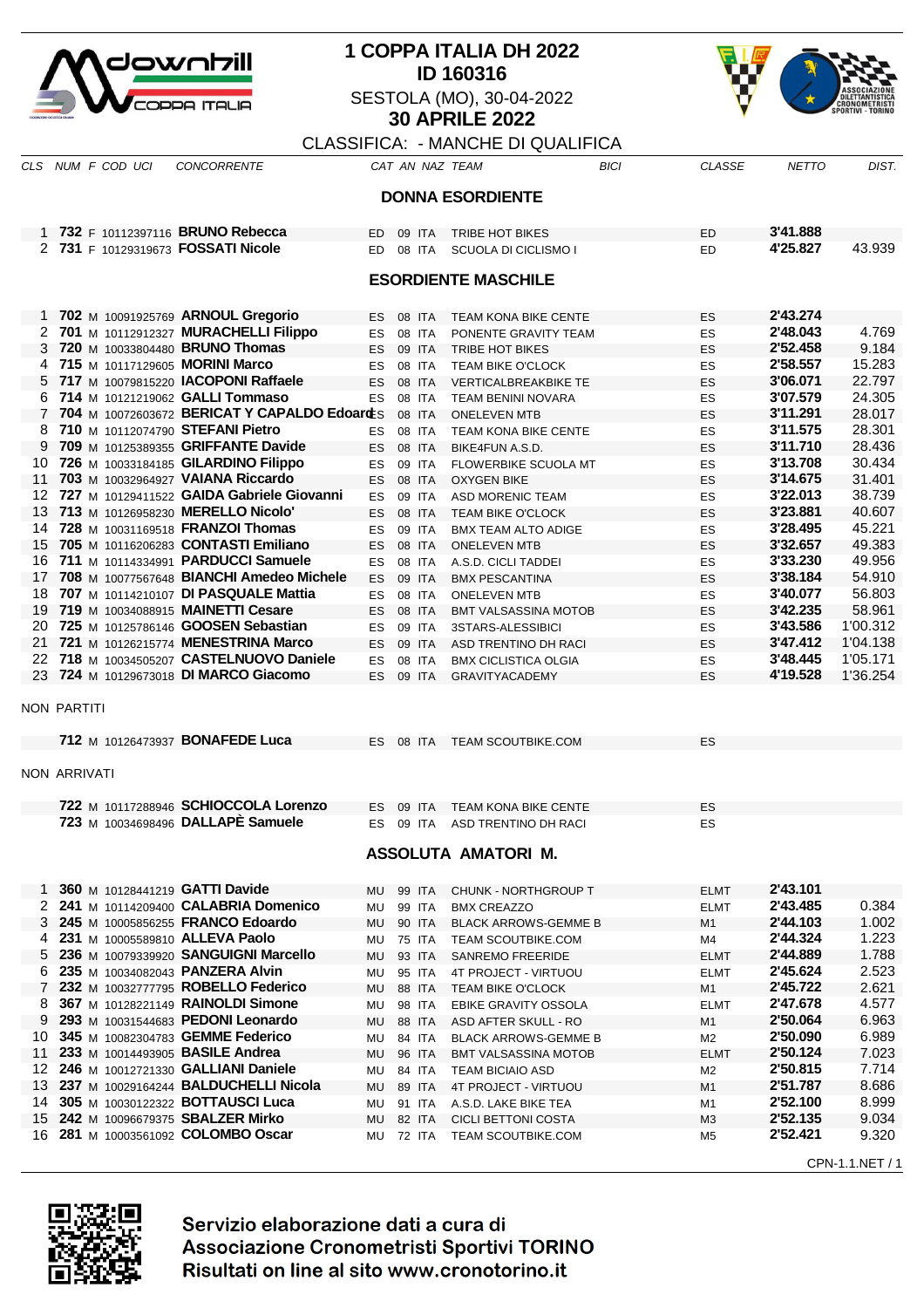| CLS |  | NUM F COD UCI | <b>CONCORRENTE</b>                               |                  |               | CAT AN NAZ TEAM             | <b>BICI</b> | <b>CLASSE</b>  | <b>NETTO</b> | DIST.           |
|-----|--|---------------|--------------------------------------------------|------------------|---------------|-----------------------------|-------------|----------------|--------------|-----------------|
|     |  |               |                                                  |                  |               |                             |             |                |              |                 |
| 17  |  |               | 289 M 10032646847 FABBRIZI Emanuele              | <b>MU 97 ITA</b> |               | ASD AFTER SKULL - RO        |             | <b>ELMT</b>    | 2'53.185     | 10.084          |
| 18  |  |               | 262 M 10055730120 PINCIROLI Alessio              | <b>MU</b>        | 90 ITA        | <b>MADE OF</b>              |             | M <sub>1</sub> | 2'53.640     | 10.539          |
| 19  |  |               | 274 M 10030910547 SIGAUD DE BRESC GuillaumMU     |                  | 85 FRA        | MG GRAVITY TEAM A.S.        |             | M <sub>2</sub> | 2'53.887     | 10.786          |
| 20  |  |               | 238 M 10030230133 BERTOLINO Loris                | MU               | 91 ITA        | READY2RIDE                  |             | M <sub>1</sub> | 2'54.199     | 11.098          |
| 21  |  |               | 247 M 10032427181 MARCHETTI Daniel               | MU               | 87 ITA        | 4T PROJECT - VIRTUOU        |             | M <sub>2</sub> | 2'55.757     | 12.656          |
| 22  |  |               | 239 M 10033953620 BATTISTELLA Stefano            | MU               | 68 ITA        | BMT VALSASSINA MOTOB        |             | M <sub>5</sub> | 2'56.696     | 13.595          |
| 23  |  |               | 264 M 10118994429 PILONI Oreste                  |                  |               |                             |             |                | 2'56.969     | 13.868          |
|     |  |               |                                                  | <b>MU</b>        | 96 ITA        | BMT VALSASSINA MOTOB        |             | <b>ELMT</b>    | 2'57.218     |                 |
| 24  |  |               | 250 M 10014494410 PALMERINI Elia                 | MU               | 97 ITA        | <b>GARDA PRO BIKE</b>       |             | <b>ELMT</b>    |              | 14.117          |
| 25  |  |               | 251 M 10129287644 MARTELLI Paolo                 | <b>MU</b>        | 83 ITA        | ABETONE GRAVITY TEAM        |             | M <sub>2</sub> | 2'57.430     | 14.329          |
| 26  |  |               | 374 M 10081131689 LODIGIANI Riccardo             | MU               | 97 ITA        | ASD GAGABIKE TEAM           |             | <b>ELMT</b>    | 2'57.531     | 14.430          |
| 27  |  |               | 253 M 10074242568 DONATI Matteo                  | <b>MU</b>        | 98 ITA        | ABETONE GRAVITY TEAM        |             | <b>ELMT</b>    | 2'58.255     | 15.154          |
| 28  |  |               | 373 M 10128987045 SMIDERLE Luca                  | MU               | 99 ITA        | CHUNK - NORTHGROUP T        |             | <b>ELMT</b>    | 2'58.639     | 15.538          |
| 29  |  |               | 240 M 10032820235 DICARO Giovanni                | <b>MU</b>        | 00 ITA        | <b>BIKE FIT LAB ASD</b>     |             | <b>ELMT</b>    | 2'58.678     | 15.577          |
| 30  |  |               | 338 M 10129680593 CATTI Luca                     | <b>MU</b>        | <b>76 ITA</b> | PIGARELLA MULSTISPOR        |             | M4             | 2'59.378     | 16.277          |
| 31  |  |               | 248 M 10031328859 BONINI Marcello Stefano        | MU               | <b>76 ITA</b> | <b>TEAM SCOUTBIKE.COM</b>   |             | M <sub>4</sub> | 3'00.138     | 17.037          |
| 32  |  |               | 304 M 10094060981 CUNDO' Marco                   | MU               | 90 ITA        | <b>VALSECCA MOUNTAINBIK</b> |             | M1             | 3'00.201     | 17.100          |
| 33  |  |               | 270 M 10076017264 MATTIOLI Dario                 | MU               | 79 ITA        | <b>ONELEVEN MTB</b>         |             | M <sub>3</sub> | 3'00.654     | 17.553          |
| 34  |  |               | 302 M 10031470824 DI GHIONNO Valerio             | MU               | 87 ITA        | PAVIND BIKE TEAM            |             | M <sub>2</sub> | 3'01.251     | 18.150          |
| 35  |  |               | 344 M 10029399266 DE MIN Davide                  | <b>MU</b>        | <b>78 ITA</b> | ABETONE GRAVITY TEAM        |             | M <sub>3</sub> | 3'01.703     | 18.602          |
| 36  |  |               | 257 M 10057315967 IACONO Salvatore               | MU               | 97 ITA        | ASD VESUVIO MOUNTAIN        |             | <b>ELMT</b>    | 3'01.755     | 18.654          |
| 37  |  |               | 285 M 10029249221 BERTOZZI Alessandro            | MU               | 77 ITA        | <b>GRAVITY CIRCUS</b>       |             | M4             | 3'02.870     | 19.769          |
| 38  |  |               | 278 M 10075069290 MONTANARI Ivo                  |                  |               |                             |             |                | 3'03.626     | 20.525          |
|     |  |               |                                                  | MU               | <b>75 ITA</b> | MG GRAVITY TEAM A.S.        |             | M4             |              |                 |
| 39  |  |               | 268 M 10031143852 ZOCCA Marco                    | MU               | <b>73 ITA</b> | MG GRAVITY TEAM A.S.        |             | M4             | 3'03.777     | 20.676          |
| 40  |  |               | 272 M 10056579171 CONTASTI Marco                 | MU               | 76 ITA        | <b>ONELEVEN MTB</b>         |             | M4             | 3'04.217     | 21.116          |
| 41  |  |               | 254 M 10117499922 CAPPELLA Federico              | MU               | 91 ITA        | PRO BIKE RIDING TEAM        |             | M1             | 3'04.235     | 21.134          |
| 42  |  |               | 309 M 10004683161 LIVIDINI Giuseppe              | MU               |               | 65 SMR ASD BIKEFAN          |             | M <sub>6</sub> | 3'04.937     | 21.836          |
| 43  |  |               | 348 M 10128676746 PRETI Fabio                    | <b>MU</b>        | 92 ITA        | MG GRAVITY TEAM A.S.        |             | M <sub>1</sub> | 3'05.269     | 22.168          |
| 44  |  |               | 255 M 10032146083 BONICCIOLI Fabio               | MU               | 76 ITA        | A.S.D REUNION DH TEA        |             | M4             | 3'05.631     | 22.530          |
| 45  |  |               | 266 M 10031460316 <b>BORDIN Marco</b>            | MU               | 93 ITA        | DHSIGN FACTORY TEAM         |             | <b>ELMT</b>    | 3'05.635     | 22.534          |
| 46  |  |               | 252 M 10091500181 PERLINI Andrea                 | MU               | 95 ITA        | <b>BMT VALSASSINA MOTOB</b> |             | <b>ELMT</b>    | 3'05.659     | 22.558          |
| 47  |  |               | 280 M 10085312187 ANTONINI Marco                 | MU               | 02 ITA        | <b>BLACK ARROWS-GEMME B</b> |             | <b>ELMT</b>    | 3'05.890     | 22.789          |
| 48  |  |               | 371 M 10115359454 SAUSA Andrea                   | MU               | 93 ITA        | BIKE4FUN A.S.D.             |             | ELMT           | 3'06.055     | 22.954          |
| 49  |  |               | 259 M 10029098162 OSIO Davide                    | MU               | 95 ITA        | 4T PROJECT - VIRTUOU        |             | <b>ELMT</b>    | 3'06.190     | 23.089          |
| 50  |  |               | 364 M 10034491968 PARENTE Danny                  | MU               | 95 ITA        | PAVIND BIKE TEAM            |             | ELMT           | 3'06.393     | 23.292          |
| 51  |  |               | 267 M 10030773838 MICCHI Filippo                 | MU               | 86 ITA        | MG GRAVITY TEAM A.S.        |             | M <sub>2</sub> | 3'06.396     | 23.295          |
| 52  |  |               |                                                  |                  |               |                             |             |                |              | 23.969          |
|     |  |               | 351 M 10089989914 DATTARO Matteo                 | MU               | 89 ITA        | PEDRONI RACE                |             | M1             | 3'07.070     |                 |
| 53  |  |               | 325 M 10115355919 MIANI Gianmarco                | MU               | 94 ITA        | BIKE4FUN A.S.D.             |             | <b>ELMT</b>    | 3'08.551     | 25.450          |
| 54  |  |               | 271 M 10082892847 STEFANELLI Andrea              | MU               | 86 ITA        | A.S.D. PORRETTANA BI        |             | M <sub>2</sub> | 3'08.738     | 25.637          |
| 55  |  |               | 243 M 10034537034 MOROTTI Devis                  | MU               | 93 ITA        | APPENNINOBIKE A.S.D.        |             | <b>ELMT</b>    | 3'09.120     | 26.019          |
| 56  |  |               | 249 M 10107985030 MASTROTTO Fabio                | MU               | 79 ITA        | CHUNK - NORTHGROUP T        |             | M3             | 3'09.519     | 26.418          |
| 57  |  |               | 358 M 10028744114 RONCHETTI Alessio              | MU               | 99 ITA        | <b>BMX CICLISTICA OLGIA</b> |             | ELMT           | 3'09.603     | 26.502          |
| 58  |  |               | 300 M 10117203666 LUSETTI Alessandro             | MU               | 96 ITA        | VALCERESIO BIKE ASSO        |             | ELMT           | 3'09.758     | 26.657          |
| 59  |  |               | 327 M 10029111296 NEGRONI Luca                   | MU               | 80 ITA        | ASD GAGABIKE TEAM           |             | M3             | 3'10.168     | 27.067          |
| 60  |  |               | 265 M 10096332603 SANGALLI Paolo Sergio          | MU               | 88 ITA        | CICLI BETTONI COSTA         |             | M1             | 3'10.263     | 27.162          |
| 61  |  |               | 372 M 10080595967 CORTI Samuele                  | MU               | 00 ITA        | 4T PROJECT - VIRTUOU        |             | ELMT           | 3'10.293     | 27.192          |
| 62  |  |               | 354 M 10125742292 BRESCIA Alessandro             | MU               | 92 ITA        | <b>BMT VALSASSINA MOTOB</b> |             | M1             | 3'10.460     | 27.359          |
| 63  |  |               | 355 M 10073731805 DOMANEGG Christian             | MU               | 88 ITA        | <b>VC ESCHENBACH</b>        |             | M <sub>1</sub> | 3'10.659     | 27.558          |
| 64  |  |               | 298 M 10115794237 DI ROSA Alfonso Marco          | MU               | 92 ITA        | ABETONE GRAVITY TEAM        |             | M1             | 3'10.830     | 27.729          |
| 65  |  |               | 356 M 10118732933 FERRANTE Jacopo                | <b>MU</b>        | 94 ITA        | PRO BIKE RIDING TEAM        |             | ELMT           | 3'12.539     | 29.438          |
| 66  |  |               | 307 M 10031986035 BONGIORNI Lorenzo              | MU               | 94 ITA        | A.S.D. BUSSOLINO SPO        |             | ELMT           | 3'12.982     | 29.881          |
| 67  |  |               | 316 M 10028562238 LARGHI Sergio                  | <b>MU</b>        | 69 ITA        | TEAM SCOUTBIKE.COM          |             | M <sub>5</sub> | 3'14.596     | 31.495          |
| 68  |  |               | 313 M 10029840315 MARTELLO Marco                 |                  |               |                             |             |                | 3'15.247     | 32.146          |
|     |  |               |                                                  | MU               | <b>73 ITA</b> | DHSIGN FACTORY TEAM         |             | M4             |              | 33.488          |
|     |  |               | 69 323 M 10033883393 FESTINO Valerio             | MU               | 91 ITA        | S. POTITO S. MOUNTAI        |             | M1             | 3'16.589     |                 |
| 70  |  |               | 283 M 10093230017 FAOLISI Matteo                 | MU               | 92 ITA        | PRO BIKE RIDING TEAM        |             | M1             | 3'17.181     | 34.080          |
| 71  |  |               | 303 M 10114883851 FACCO Riccardo                 | <b>MU</b>        | 99 ITA        | BIKE4FUN A.S.D.             |             | ELMT           | 3'17.216     | 34.115          |
| 72  |  |               | 306 M 10012721128 GIUBILATO Federico             | MU               | 84 ITA        | A.S.D REUNION DH TEA        |             | M2             | 3'17.679     | 34.578          |
| 73  |  |               | 277 M 10034487625 GIARDI Filippo                 | MU               | 96 ITA        | TEAM SCOUTBIKE.COM          |             | ELMT           | 3'17.811     | 34.710          |
| 74  |  |               | 357 M 10116946416 FONTANESI Omar                 | MU               | 94 ITA        | A.S.D.MANGUSTA 2.0 T        |             | <b>ELMT</b>    | 3'18.284     | 35.183          |
| 75  |  |               | 369 M 10129424050 SOFFRITTI Simone               | <b>MU</b>        | 98 ITA        | ABETONE GRAVITY TEAM        |             | <b>ELMT</b>    | 3'18.807     | 35.706          |
| 76  |  |               | 294 M 10031510028 TECCHIO Gianni                 | MU               | 66 ITA        | BIKE4FUN A.S.D.             |             | M6             | 3'18.919     | 35.818          |
| 77  |  |               | 368 M 10128220139 BERGAMELLI Luca                | <b>MU</b>        | 98 ITA        | EBIKE GRAVITY OSSOLA        |             | ELMT           | 3'21.016     | 37.915          |
| 78  |  |               | <b>301</b> M 10029121505 <b>TOSADORI Massimo</b> | MU               | 63 ITA        | <b>GARDA PRO BIKE</b>       |             | M <sub>6</sub> | 3'22.744     | 39.643          |
| 79  |  |               | 340 M 10052372203 CASTELNUOVO Flavio             | <b>MU</b>        | 75 ITA        | <b>BMX CICLISTICA OLGIA</b> |             | M4             | 3'22.863     | 39.762          |
| 80  |  |               | 299 M 10112850083 SANTINELLI Fabio               | MU               | 02 ITA        | <b>BMT VALSASSINA MOTOB</b> |             | ELMT           | 3'24.334     | 41.233          |
| 81  |  |               | 311 M 10033994945 PAMPAGNIN Luca                 | MU               | 66 ITA        | DHSIGN FACTORY TEAM         |             | M <sub>6</sub> | 3'24.532     | 41.431          |
|     |  |               |                                                  |                  |               |                             |             |                |              |                 |
|     |  |               |                                                  |                  |               |                             |             |                |              | CPN-1.1.NET / 2 |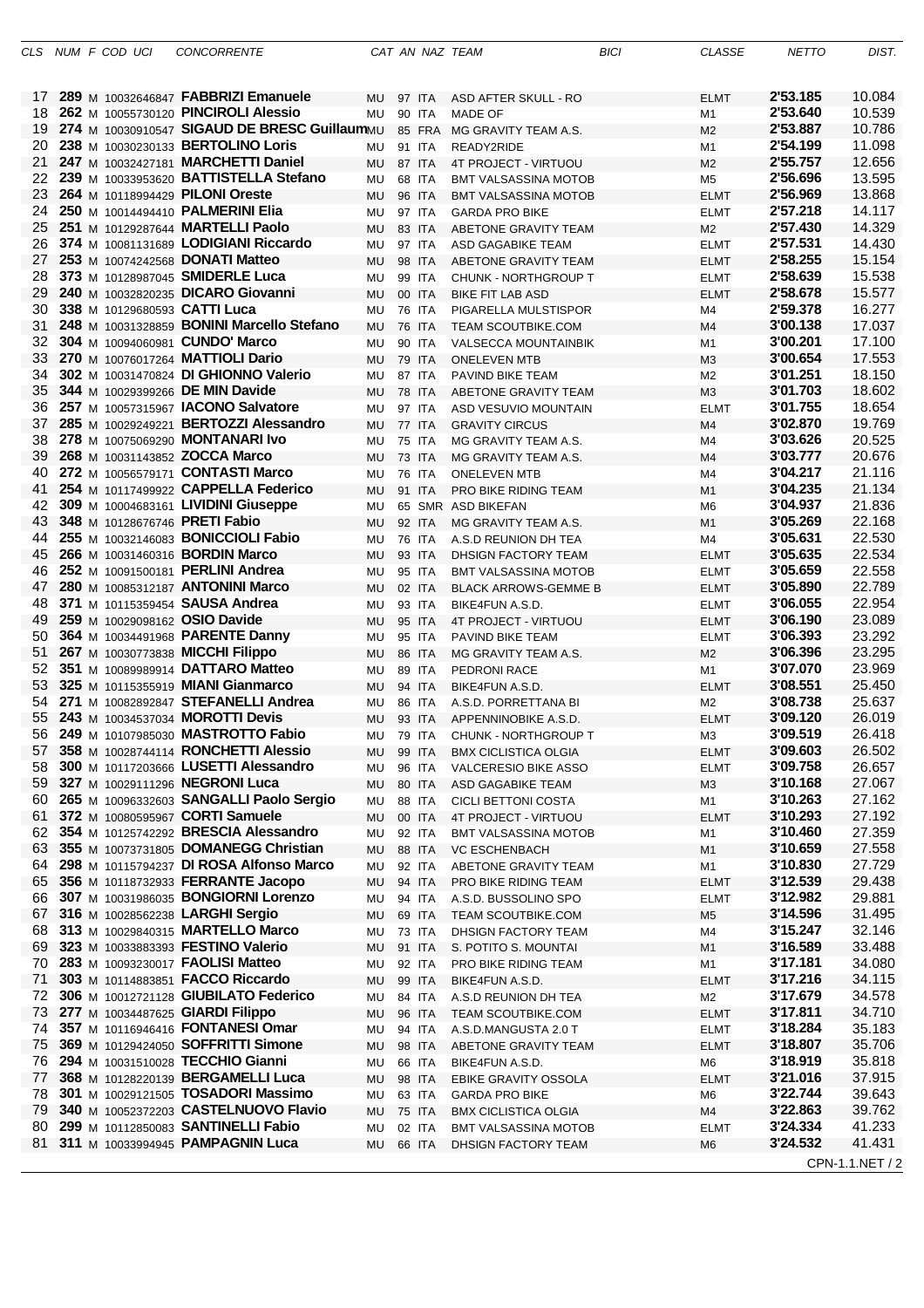| CLS                 |       |  | NUM F COD UCI | <b>CONCORRENTE</b>                                                       |           |                  | CAT AN NAZ TEAM                             | <b>BICI</b> | <b>CLASSE</b>  | <b>NETTO</b>         | DIST.                |
|---------------------|-------|--|---------------|--------------------------------------------------------------------------|-----------|------------------|---------------------------------------------|-------------|----------------|----------------------|----------------------|
|                     |       |  |               |                                                                          |           |                  |                                             |             |                |                      |                      |
|                     |       |  |               | 82 290 M 10054230155 BEZZE Alessio                                       | MU        | 75 ITA           | <b>BMT VALSASSINA MOTOB</b>                 |             | M4             | 3'24.653             | 41.552               |
| 83                  |       |  |               | 291 M 10028505351 PIAZZI Gianluca                                        | <b>MU</b> | 62 ITA           | <b>TEAM SCOUTBIKE.COM</b>                   |             | M7             | 3'25.252             | 42.151               |
| 84                  |       |  |               | 322 M 10124312453 GEREMIA Michele                                        | MU        | 94 ITA           | ASD TRENTINO DH RACI                        |             | <b>ELMT</b>    | 3'25.418             | 42.317               |
| 85                  |       |  |               | 375 M 10023456196 LUISOTTI Jacopo                                        | <b>MU</b> | 99 ITA           | ABETONE GRAVITY TEAM                        |             | <b>ELMT</b>    | 3'25.695             | 42.594               |
| 86                  |       |  |               | 363 M 10014351435 ARDIZZONE Giuseppe                                     | MU        | 97 ITA           | <b>BIKE FIT LAB ASD</b>                     |             | <b>ELMT</b>    | 3'25.838             | 42.737               |
| 87                  |       |  |               | 279 M 10080601930 GIAFFREDA Lorenzo                                      | <b>MU</b> | 02 ITA           | 4T PROJECT - VIRTUOU                        |             | <b>ELMT</b>    | 3'26.418             | 43.317               |
| 88                  |       |  |               | 353 M 10060419361 ROTUNDO Matteo                                         | MU        | 89 ITA           | <b>FOL RACING</b>                           |             | M1             | 3'27.330             | 44.229               |
| 89                  |       |  |               | 297 M 10032506906 MANDARELLI Massimiliano MU                             |           | 79 ITA           | S. POTITO S. MOUNTAI                        |             | M <sub>3</sub> | 3'27.639             | 44.538               |
| 90                  |       |  |               | 318 M 10112848366 MESCHI Matteo Giovanni                                 | MU        | 73 ITA           | <b>BMT VALSASSINA MOTOB</b>                 |             | M4             | 3'28.490             | 45.389               |
| 91                  |       |  |               | 349 M 10127600248 <b>BARBOLINI Fabio</b>                                 | <b>MU</b> | 90 ITA           | <b>CTE - MUDLOVERS</b>                      |             | M1             | 3'29.107             | 46.006               |
| 92.                 |       |  |               | 336 M 10129225909 GAIDA Giorgio                                          | MU        | 73 ITA           | <b>ASD MORENIC TEAM</b>                     |             | M4             | 3'29.409             | 46.308               |
| 93                  |       |  |               | 256 M 10080824929 SIMONINI Luca                                          | <b>MU</b> | 92 ITA           | <b>GRAVITY CIRCUS</b>                       |             | M1             | 3'29.524             | 46.423               |
| 94                  |       |  |               | 347 M 10115097251 VANETTI Marco                                          | MU        | 87 ITA           | <b>CYCLING CAFE' RACING</b>                 |             | M <sub>2</sub> | 3'30.338             | 47.237               |
| 95                  |       |  |               | 332 M 10127032190 BUSSOLOTTI Andrea                                      | <b>MU</b> | 69 ITA           | <b>ONELEVEN MTB</b>                         |             | M <sub>5</sub> | 3'31.190             | 48.089               |
| 96                  |       |  |               | 346 M 10116247814 VALENTINI Matteo                                       | MU        | 86 ITA           | <b>ONELEVEN MTB</b>                         |             | M <sub>2</sub> | 3'31.341             | 48.240               |
| 97                  |       |  |               | 296 M 10031422122 GROSSI Federico                                        | <b>MU</b> | 99 ITA           | ABETONE GRAVITY TEAM                        |             | <b>ELMT</b>    | 3'33.186             | 50.085               |
| 98                  |       |  |               | 312 M 10115873857 PASTORELLI Riccardo                                    | <b>MU</b> | 92 ITA           | A.S.D. PORRETTANA BI                        |             | M1             | 3'33.580             | 50.479               |
| 99                  |       |  |               | 362 M 10031409085 RUBATTO Cesare                                         | <b>MU</b> | 95 ITA           | RDR ITALIA LEYNICESE                        |             | <b>ELMT</b>    | 3'33.907             | 50.806               |
| 100                 |       |  |               | 284 M 10091935065 VIVARELLI Edoardo                                      | <b>MU</b> | 93 ITA           | A.S.D. PORRETTANA BI                        |             | <b>ELMT</b>    | 3'34.611             | 51.510               |
| 101                 |       |  |               | 359 M 10105597113 <b>IOLI Alessio</b>                                    | <b>MU</b> | 02 ITA           | 360VALTELLINABIKE                           |             | <b>ELMT</b>    | 3'34.755             | 51.654               |
| 102                 |       |  |               | 314 M 10117481532 TRINGALI Mirko                                         | MU        | 91 ITA           | MG GRAVITY TEAM A.S.                        |             | M1             | 3'35.677             | 52.576               |
| 103                 |       |  |               | 328 M 10034196827 ANSELMI Pietro                                         | <b>MU</b> | 98 ITA           | ASD GAGABIKE TEAM                           |             | <b>ELMT</b>    | 3'36.415             | 53.314               |
| 104.                |       |  |               | 370 M 10128219937 BUONOCORE Francesco                                    | <b>MU</b> | 99 ITA           | SPEEDY BIKE ASD                             |             | <b>ELMT</b>    | 3'37.601             | 54.500               |
| 105                 |       |  |               | 321 M 10115406540 CORRADO Lucio Daniele                                  | MU        | 65 ITA           | <b>TEAM SCOUTBIKE.COM</b>                   |             | M6             | 3'37.895             | 54.794               |
| 106                 |       |  |               | 343 M 10097714043 DEBELLIS Marco                                         | MU        | 82 ITA           | <b>GRAVITY CIRCUS</b>                       |             | M <sub>3</sub> | 3'38.218             | 55.117               |
| 107                 |       |  |               | 331 M 10078213407 SECOMANDI Mauro                                        | <b>MU</b> | 64 ITA           | <b>BMT VALSASSINA MOTOB</b>                 |             | M <sub>6</sub> | 3'39.953             | 56.852               |
| 108                 |       |  |               | 334 M 10033794679 SASSO Claudio                                          | MU        | 69 ITA           | READY2RIDE                                  |             | M <sub>5</sub> | 3'42.401             | 59.300               |
| 109                 |       |  |               | 342 M 10127033204 PAOLELLA Daniele                                       | <b>MU</b> | 82 ITA           | <b>ONELEVEN MTB</b>                         |             | M <sub>3</sub> | 3'43.748             | 1'00.647             |
| 110<br>111          |       |  |               | 317 M 10032709188 COLASANTO Ninni Mattia                                 | <b>MU</b> | 01 ITA           | <b>BLACK ARROWS-GEMME B</b>                 |             | <b>ELMT</b>    | 3'44.268<br>3'44.470 | 1'01.167<br>1'01.369 |
| 112                 |       |  |               | 361 M 10126457567 TONELLI Mattia<br>315 M 10028655703 LORENZONI Giuseppe | <b>MU</b> | 02 ITA           | A.S.D. PORRETTANA BI                        |             | <b>ELMT</b>    | 3'44.497             | 1'01.396             |
| 113                 | 391 M |  |               | <b>MINELLI Pietrangelo</b>                                               | MU<br>MU  | 60 ITA<br>80 ITA | A.S.D.MANGUSTA 2.0 T                        |             | M7<br>M3       | 3'50.604             | 1'07.503             |
| 114                 |       |  |               | 329 M 10028830505 PINARDI Gianluca                                       | MU        | 59 ITA           | A.S.D. PASSION BIKE<br>A.S.D.MANGUSTA 2.0 T |             | M7             | 3'53.789             | 1'10.688             |
| 115                 |       |  |               | 376 M 10129556517 ZANOTTO Davide                                         | <b>MU</b> | 03 ITA           | ASD TRENTINO DH RACI                        |             | <b>ELMT</b>    | 3'55.259             | 1'12.158             |
| 116                 |       |  |               | 310 M 10012073854 FRANCO Antonio Carlo                                   | MU        | 59 ITA           | <b>BLACK ARROWS-GEMME B</b>                 |             | M7             | 3'55.991             | 1'12.890             |
| 117                 |       |  |               | 276 M 10116176173 CALIGARA Stefano                                       | MU        | 02 ITA           | <b>GARDA PRO BIKE</b>                       |             | <b>ELMT</b>    | 4'05.897             | 1'22.796             |
| 118                 |       |  |               | 324 M 10127986026 ZANINI Riccardo                                        | MU        | 03 ITA           | <b>GARDA PRO BIKE</b>                       |             | <b>ELMT</b>    | 4'09.968             | 1'26.867             |
| 119                 |       |  |               | 341 M 10114633873 CENTI David                                            | <b>MU</b> | 80 ITA           | <b>GRAVITYACADEMY</b>                       |             | M3             | 4'23.090             | 1'39.989             |
| 120                 | 392 M |  |               | <b>SALVATO Ernesto</b>                                                   | MU        | 01 ITA           | ASD TEAM 486                                |             | <b>ELMT</b>    | 4'33.601             | 1'50.500             |
| 121                 |       |  |               | 326 M 10058702663 LUCCHETTI Leonardo                                     | MU        | 93 ITA           | PAVIND BIKE TEAM                            |             | <b>ELMT</b>    | 4'36.952             | 1'53.851             |
|                     |       |  |               | 122 292 M 10050685009 BEVEGNI Rodolfo                                    | MU.       | 93 ITA           | VALSECCA MOUNTAINBIK                        |             | <b>ELMT</b>    | 4'41.207             | 1'58.106             |
|                     |       |  |               | 123 260 M 10028679446 FUCCIO Angelo                                      | MU        | 64 ITA           | ASD ROCK BIKE TEAM                          |             | M6             | 5'58.276             | 3'15.175             |
|                     |       |  |               | 124 308 M 10034196625 ANSELMI Antonino                                   | MU        | 60 ITA           | ASD GAGABIKE TEAM                           |             | M7             | 6'28.288             | 3'45.187             |
| NON PARTITI         |       |  |               |                                                                          |           |                  |                                             |             |                |                      |                      |
|                     |       |  |               |                                                                          |           |                  |                                             |             |                |                      |                      |
|                     |       |  |               | 282 M 10081129265 GAMBA Andrea                                           | MU        | 94 ITA           | <b>CICLI BETTONI COSTA</b>                  |             | <b>ELMT</b>    |                      |                      |
|                     |       |  |               | 319 M 10032419404 GIAGNACOVO Camillo                                     | MU        | 75 ITA           | PRO BIKE RIDING TEAM                        |             | M4             |                      |                      |
|                     |       |  |               | 320 M 10092233442 BRESCIANI Dario                                        | MU        | 89 ITA           | <b>CICLI BETTONI COSTA</b>                  |             | M1             |                      |                      |
|                     |       |  |               | 333 M 10034245731 PARISSE Paolo                                          | MU        | 70 ITA           | GRAVITYACADEMY                              |             | M <sub>5</sub> |                      |                      |
|                     |       |  |               | 335 M 10030373613 CORTESI Davide                                         | MU        | <b>72 ITA</b>    | <b>TEAM PASSION FAENTIN</b>                 |             | M <sub>5</sub> |                      |                      |
|                     |       |  |               | 352 M 10065478115 DI BARTOLOMEO Gianluca MU                              |           | 90 ITA           | <b>GRAVITYACADEMY</b>                       |             | M1             |                      |                      |
| <b>NON ARRIVATI</b> |       |  |               |                                                                          |           |                  |                                             |             |                |                      |                      |
|                     |       |  |               | 261 M 10114277401 MICHELI Nicolo' Gabriele                               | MU        | 01 ITA           | <b>BMT VALSASSINA MOTOB</b>                 |             | <b>ELMT</b>    |                      |                      |
|                     |       |  |               | 273 M 10093952059 BOMPREZZI Alessandro                                   | MU        | 94 ITA           | <b>GRAVITY CIRCUS</b>                       |             | <b>ELMT</b>    |                      |                      |
|                     |       |  |               | 295 M 10028838383 CONTE Sascha                                           | MU        | 77 ITA           | S. POTITO S. MOUNTAI                        |             | M4             |                      |                      |
|                     |       |  |               | 365 M 10091925466 RONCOLATO Luca                                         | MU        | 96 ITA           | GUIDI - ROSASBIKE A.                        |             | <b>ELMT</b>    |                      |                      |
|                     |       |  |               |                                                                          |           |                  | <b>ASSOLUTA AMATORIF.</b>                   |             |                |                      |                      |
|                     |       |  |               |                                                                          |           |                  |                                             |             |                |                      |                      |
|                     |       |  |               | 1 221 F 10077818131 FUMAGALLI Martina                                    | MD        | 93 ITA           | <b>BMT VALSASSINA MOTOB</b>                 |             | <b>EWS</b>     | 3'18.686             |                      |
|                     |       |  |               | 2 224 F 10028892846 TASSO Lelia                                          | MD        | 01 ITA           | <b>MYSTICFREERIDE ASD</b>                   |             | <b>EWS</b>     | 3'19.593             | 0.907                |
|                     |       |  |               | 3 228 F 10126713205 BUFANO Grazia                                        | MD        | 98 ITA           | ASD TRENTINO DH RACI                        |             | EWS            | 3'26.675             | 7.989                |
|                     |       |  |               |                                                                          |           |                  |                                             |             |                |                      | CPN-1.1.NET / 3      |